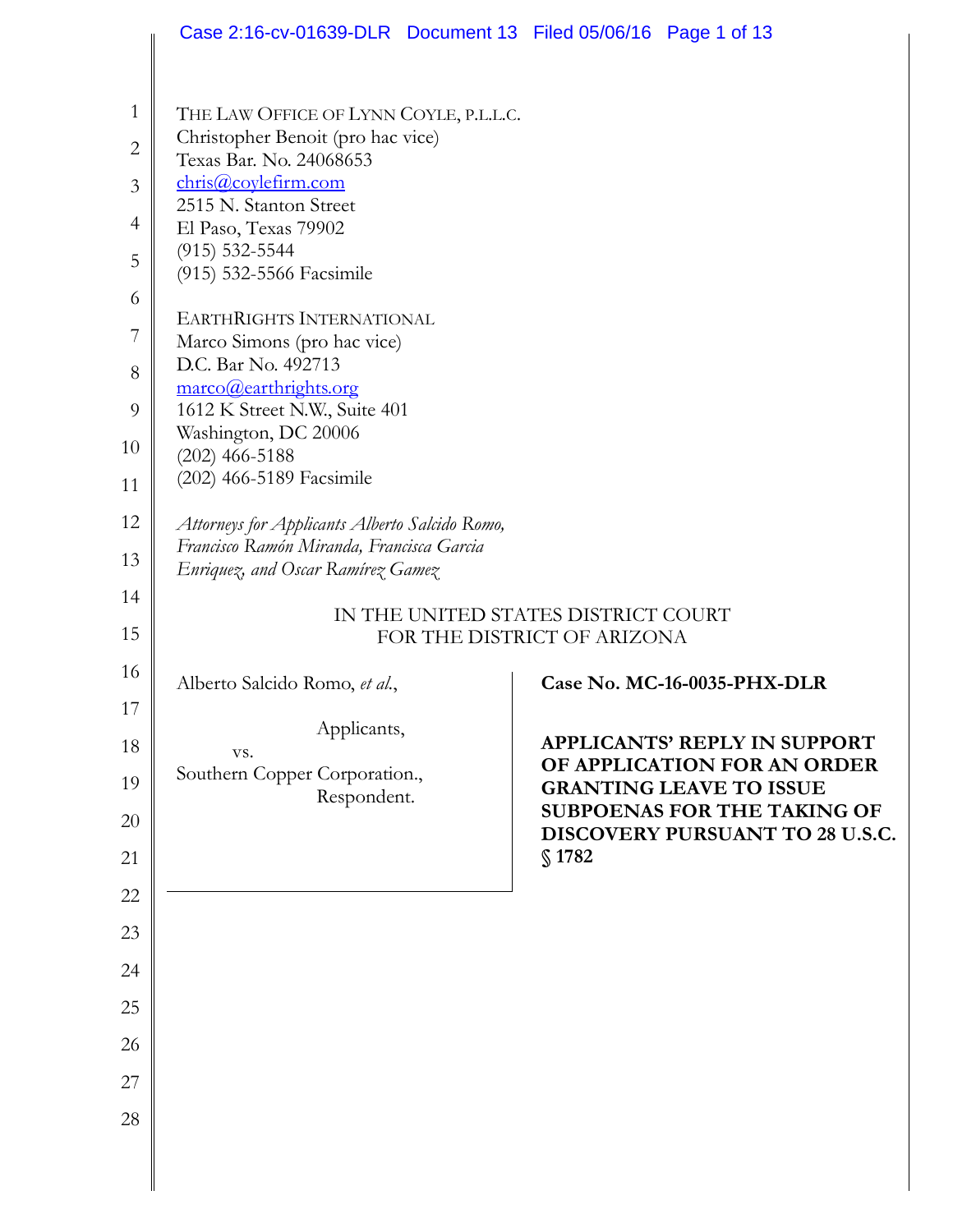1

2

3

### **I. APPLICANTS HAVE SATISFIED THE STATUTORY REQUIREMENTS.**

4 This 28 U.S.C. § 1782 discovery request relates to the largest environmental disaster in Mexico's recent history. This is a narrow request for information from Southern Copper Corp. (SCC), a U.S.-based, publicly traded company that has repeatedly told investors and the U.S. federal government that it has access to extensive information regarding the spill.

6

5

#### **a. Respondent – a corporate entity – resides in this District.**

7 8 9 10 11 12 13 14 Respondent SCC does not dispute that it "resides" in the District by virtue of its headquarters in Phoenix. The "resides" requirement focuses on the residence of the Respondent itself – not the persons from whom information will be obtained. *See, e.g., In re: Application of Ontario Principals' Council*, No. MC-14-00050, 2014 WL 3845082 (D. Ariz. Aug. 1, 2014) (finding that a company headquartered in this District of Arizona resides here, but denying the request on other grounds). SCC's CEO has repeatedly told its investors and the U.S. government (in SEC disclosures) that its "principal executive officers" are in this District. (Doc 1-1, Ex. D.)

15 16 17 18 19 20 21 22 23 SCC cites two cases to support its argument that it does not "reside" and is not "found" in this District – *In re Nokia Corp.*, No. 107-MC-47, 2007 WL 1729664, at \*3-4 (W.D. Mich. June 13, 2007), and *In re Godfrey,* 526 F. Supp. 2d 417, 419 (S.D.N.Y. 2007). Neither case held that the residence prong is determined by the location of the discovery sought. On the contrary, both found that the residence prong must be determined by the connection of the company to the forum. *Id.* In each cases, the respondent was not registered to do business in the state in question, had no offices there, and had no other connection to the state at all. *Id.* Here, it is undisputed that SCC is registered to do business in the District and maintains its headquarters here. (Doc. 1 at 7.) SCC resides in the District of Arizona.

24

#### **b. Applicants seek information "for use" in foreign litigation.**

25 26 27 28 Applicants seek discovery "for use" in seven ongoing *amparo* actions (Mexican constitutional challenges) and for an environmental lawsuit to be filed shortly in Mexico. Contrary to SCC's assertion, Applicants have submitted sufficient evidence to establish both that the evidence will be used in the *amparo* actions and that it is within "reasonable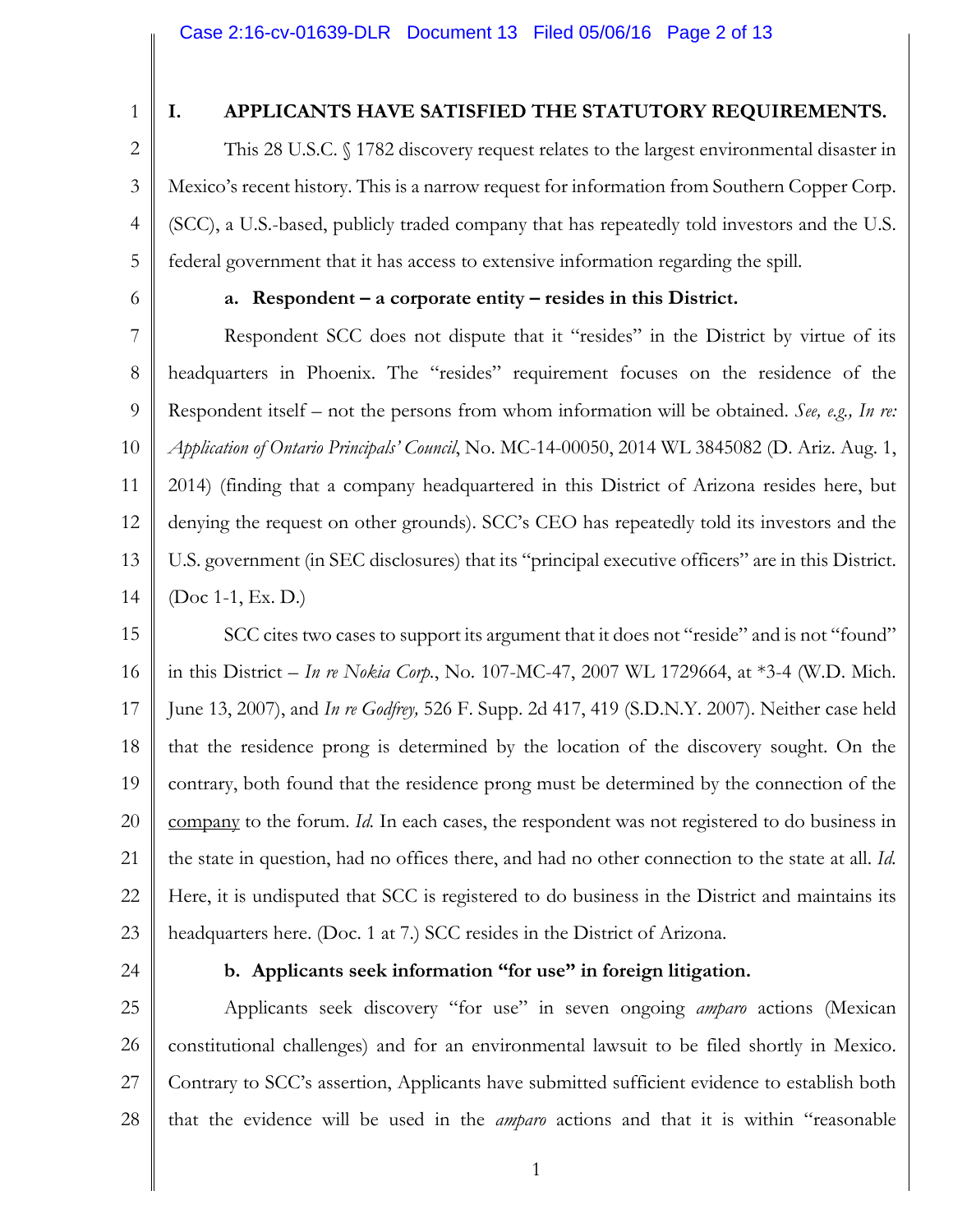#### Case 2:16-cv-01639-DLR Document 13 Filed 05/06/16 Page 3 of 13

1 2 3 4 contemplation" of use in the soon-to-be-filed environmental lawsuit. *Intel Corp. v. Advanced Micro Devices, Inc.,* 542 U.S. 241, 263-64 (2004). Indeed, SCC's real objection is not that Applicants will not use this evidence in foreign litigation, but that they *will* do so, and "file more lawsuits against the Mexican Companies." (Doc. 12 at 17.)

5 6 7 8 9 10 11 12 13 14 15 16 17 18 19 20 With regard to the pending *amparo* actions, a private litigant may use § 1782 to seek evidence in a foreign proceeding – irrespective of how likely it is that the court will find the evidence admissible. As Applicants previously explained and SCC does not dispute, this Court should neither "consider the *discoverability* of the evidence in the foreign proceeding," nor "the *admissibility* of evidence in the foreign proceeding in ruling on a section 1782 application." *Brandi-Dohrn v. IKB Deutsche Industriebank AG*, 673 F.3d 76, 77 (2d Cir. 2012); *see also In re Request for Judicial Assistance from Seoul Dist. Criminal Court*, 555 F.2d 720 (9th Cir. 1977) (courts considering § 1782 request should not "involve themselves in technical questions of foreign law relating to ... admissibility before such tribunals of the testimony or material sought"). And while SCC implies that the absence of a *"*formal discovery request from a foreign government, government investigator, or judge" is somehow unusual, (Doc. 12 at 8), the Ninth Circuit has rejected any distinctions between applications made by "a private party" as opposed to a "foreign tribunal." *Advanced Micro Devices v. Intel Corp.*, 292 F.3d 664, 669 (9th Cir. 2002). Indeed, "[p]arties in foreign litigations are increasingly submitting Section 1782 requests" – successfully – and one company, Chevron Corp., has filed at least 23 such applications without any corresponding governmental requests. 1

21 22 23 24 25 26 There is no serious question that the foreign proceedings are real. Applicants' Mexican attorney, Luis Miguel Cano, has provided both docket numbers and the location of the court in which the actions are pending. (Doc. 1-1, Ex. D ¶3.) The judges in those respective actions would accept evidence obtained through  $\S$  1782. Ex. A, ¶[3-4. SCC's Mexican attorney, Bolaño Silva, does not dispute this. Nor does SCC present evidence refuting Applicants' showing that the information sought is relevant to the actions mentioned. Applicants have  $\overline{a}$ 

<sup>27</sup> 28 <sup>1</sup> Gibson Dunn, "Obtaining U.S. Discovery to Litigate in Foreign or International Tribunals Pursuant to 28 U.S.C. § 1782," at http://www.gibsondunn.com/publications/Documents/ [WebcastSlides-Transnational-Litigation-01.29.2015.pdf.](www.gibsondunn.com/publications/Documents/%20WebcastSlides-Transnational-Litigation-01.29.2015.pdf)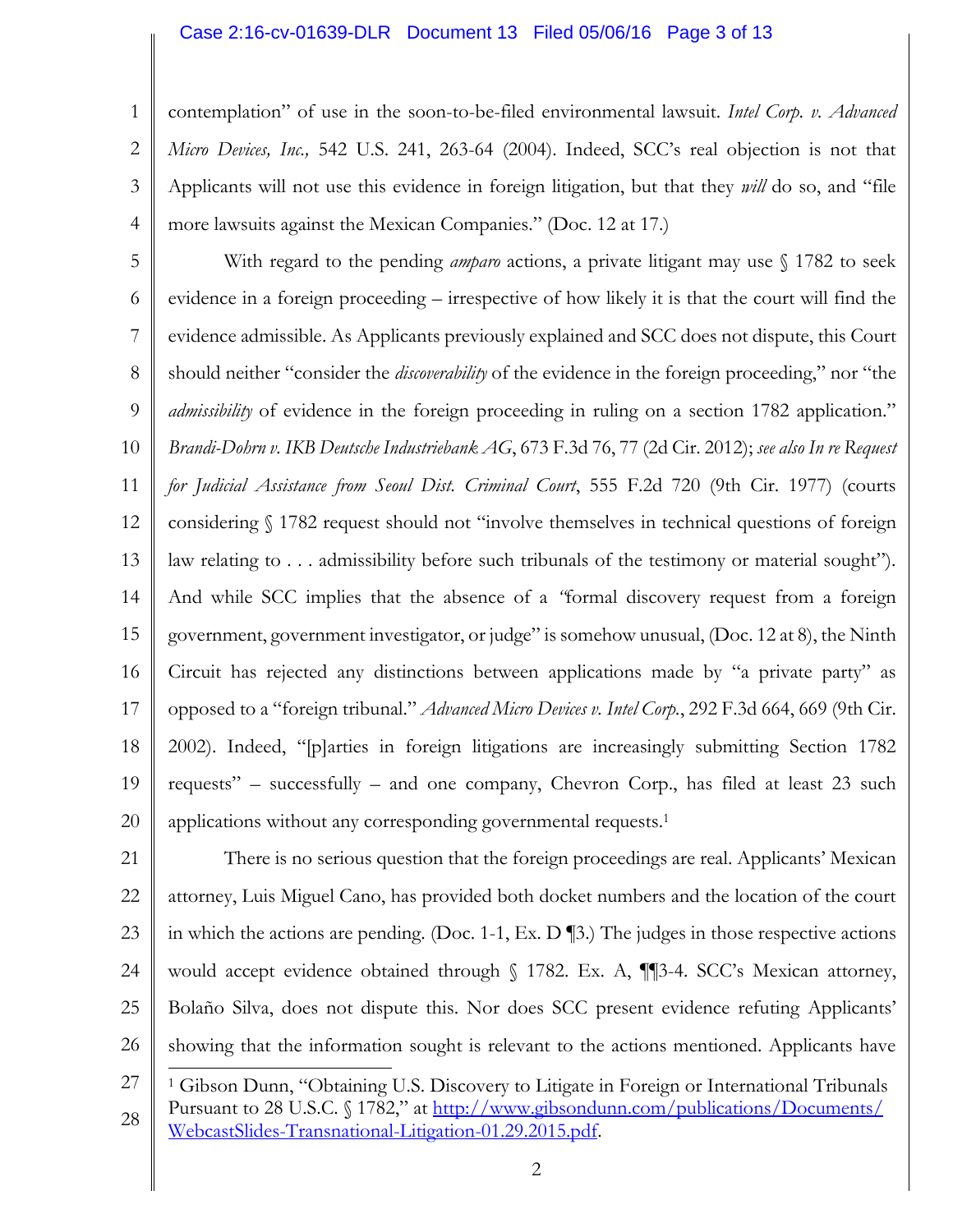#### Case 2:16-cv-01639-DLR Document 13 Filed 05/06/16 Page 4 of 13

1 demonstrated that the discovery is for use in the *amparo* actions.

2

3 4 5 6 7 8 9 10 Regarding the anticipated environmental lawsuit, Respondents again misstate both the record and the law. Two circuits have recently concluded that where, under the relevant foreign law, a party "must submit its evidence with the pleading at the time it commences the civil action," § 1782 discovery is appropriate before filing. *Consorcio Ecuatoriano de Telecomunicaciones S.A. v. JAS Forwarding (USA), Inc.*, 747 F.3d 1262, 1271 (11th Cir. 2014); *see also Mees v. Buiter,* 793 F.3d 291, 298 (2d Cir. 2015). Courts also reject an interpretation of the "for use" prong that would force courts to engage in a "painstaking analysis not only of the evidence already available to the applicant, but also of the amount of evidence required to prevail in the foreign proceeding." *Mees,* 793 F.3d at 298. 2

11 12 13 14 15 16 Regardless, Applicants have provided a clear analysis of the elements of the claim in the environmental lawsuit and their relationship to the evidence sought. (Doc. 1-1, Ex. D ¶¶7, 12.) Indeed, Respondent's Mexican attorney admits that, under the proposed environmental lawsuit, a Mexican judge will accept as admissible all evidence discovered prior to the filing of the lawsuit – including the information sought in Applicants' Requests for Production and Rule 30(b)(6) deposition. (Doc. 12-1 at 4 ¶¶15, 17.)

17 18 19 20 21 22 23 Finally, though not a requirement, Applicants' Mexican attorney also demonstrates that this is far from a "fishing expedition." (Doc. 12 at 8.) He has engaged in exhaustive research to seek tens of thousands of pages of documents through governmental sources and spent over \$16,000 in environmental studies and mapping. Ex. A ¶¶14-16. These steps, along with the present Application, are necessary because the bulk of evidence, or at least knowledge of the location of said evidence, is required by the Mexican court upon filing. Ex. A ¶8. *See, e.g., Bravo Express Corp v. Total Petrochemicals & Refining U.S.,* 613 Fed. Appx. 319, 323 (5th Cir. 2015)

24

27 28 finding that foreign litigation was reasonably contemplated based on, among other factors, the presence of filing fees, but went on to clarify that "as mentioned before and explained by *Intel*, the proceedings are not required to have reached this point before relief under the statute may be sought." *Id*.

<sup>25</sup> 26  $\overline{a}$ <sup>2</sup> SCC relies on *In re Mesa Power Group, LLC,* 878 F. Supp. 2d 1296, 1303 (S.D. Fla. 2012), decided before the 11th Circuit's decision in *Consorcio*. That case does not support SCC's "maturity" requirement. Instead, the court in *In re Mesa Power Group* ruled for the applicants,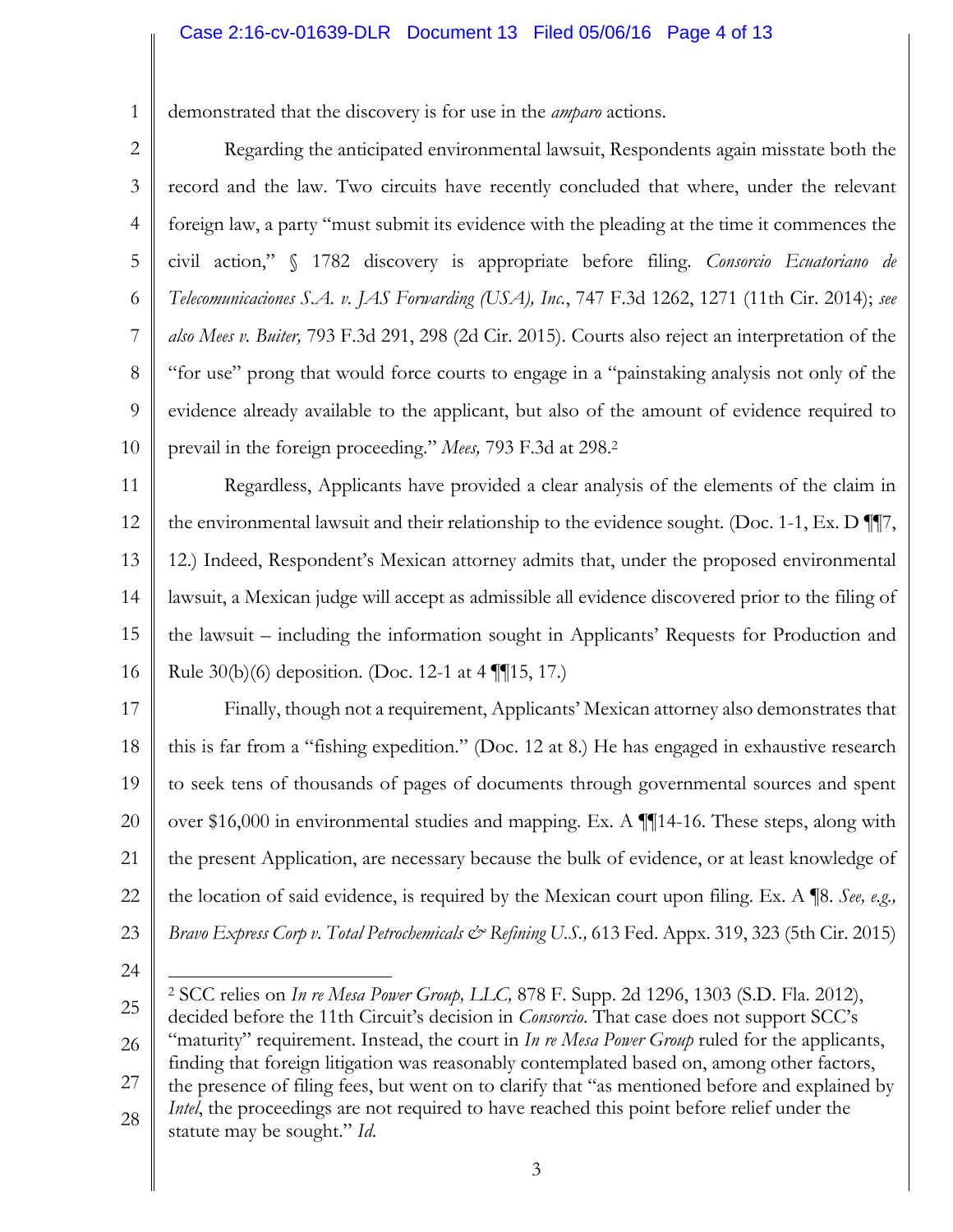#### Case 2:16-cv-01639-DLR Document 13 Filed 05/06/16 Page 5 of 13

1 2 3 4 (finding that foreign litigation was "reasonably contemplated" where the applicants had engaged in a seven year investigation in a jurisdiction where sufficient evidence must be presented to the court upon filing). Applicants have amply demonstrated that they seek discovery "for use" in foreign proceedings.

Applicants have met the statutory prerequisites for a § 1782 application.

- 5
- 6
- 7

8

# **II. THE FACT THAT SOME DOCUMENTS MAY BE OUTSIDE THE U.S., OR HELD BY A SUBSIDIARY, IS NOT A BASIS FOR DENYING THE APPLICATION.**

9 10 11 12 13 14 15 16 Applicants have sought documents and testimony from SCC – a U.S. corporation, incorporated in Delaware, and headquartered in Phoenix. SCC argues that discovery should be denied because Applicants are really seeking documents in the possession of a foreign subsidiary outside the U.S., and testimony of a Mexican national. This argument must fail, because there is no factual predicate for it, because there is no legal doctrine barring such discovery – and because, even if there were, the Court has discretion to fashion an order that would avoid any such problems. SCC's argument essentially boils down to the suggestion that while it is incorporated and headquartered in the U.S., it is not *really* a U.S. corporation.

17 18 19 20 21 22 23 24 First, SCC has failed to establish that the bulk of the documents Applicants seek are either outside the U.S. or in the hands of SCC's subsidiaries – namely, Operadora de Minas e Instalaciones Mineras, S.A. de C.V. (Operadora). Its only basis for this assertion is the declaration of its outside counsel, Gregory Evans. Evans's statement lacks both foundation and plausibility; it is based solely on his "knowledge of SCC's corporate structure." (Doc. 12- 2.) Evans's declaration fails even to establish that he actually *has* any detailed knowledge of SCC's corporate structure, and in any event such knowledge would not be adequate to assess the location of specific documents.

25 26 27 28 The weight of authority establishes that: (1) there is no bar to discovery of documents located abroad – especially if they are accessible from the U.S. and merely *also* present in another country; and (2) requests for such discovery are rarely denied when the respondent is a U.S. company. Indeed, Applicants have found no cases that have denied discovery based on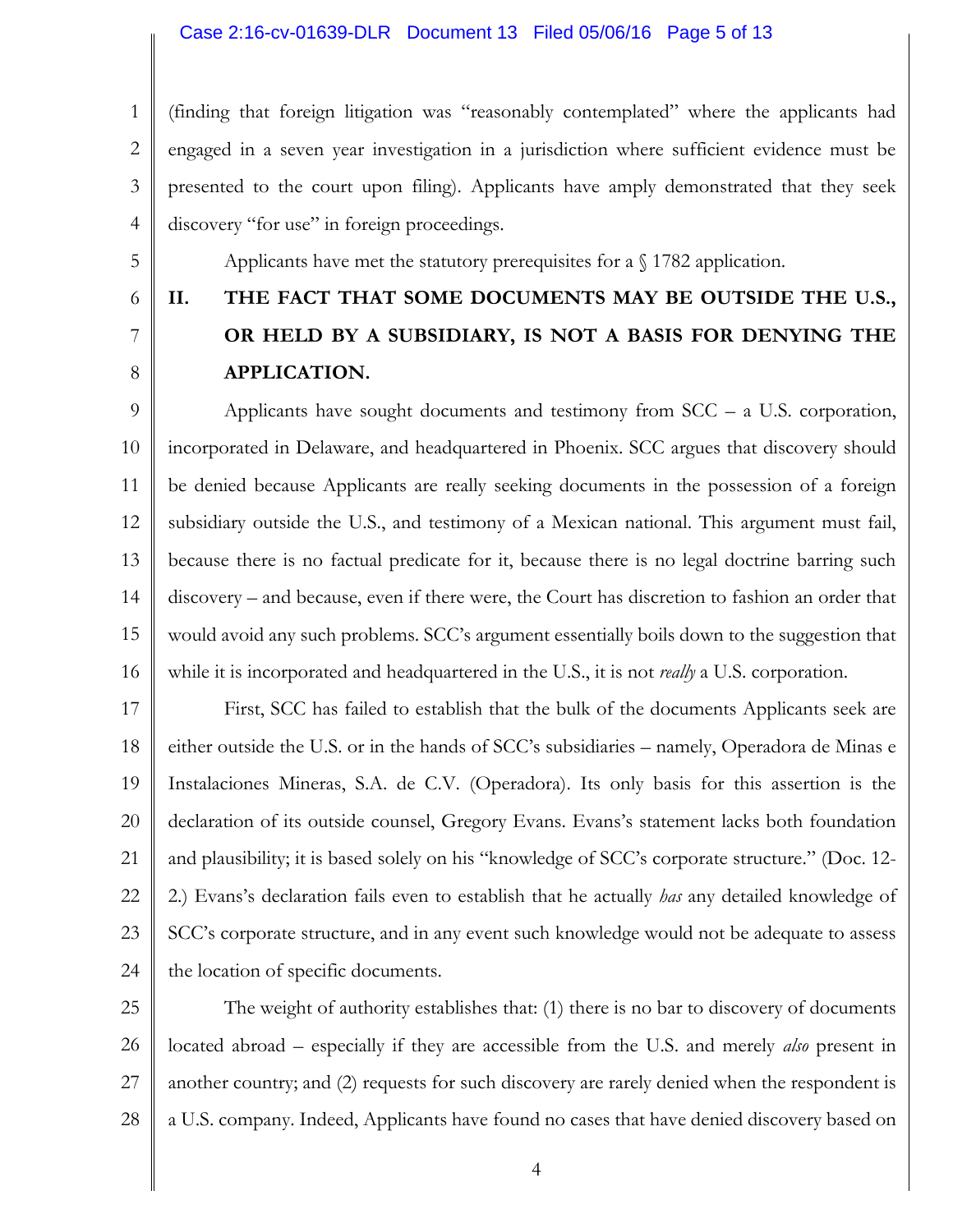#### Case 2:16-cv-01639-DLR Document 13 Filed 05/06/16 Page 6 of 13

1 2 such a thin evidentiary showing as SCC has made here, or that have denied discovery simply based on the notion that *most* responsive documents would be located abroad.

3 4 5 6 7 8 9 10 Contrary to SCC's suggestion, neither the Ninth Circuit nor any other Court of Appeals has ruled on this issue. In *Four Pillars Enters. Co. v. Avery Dennison Corp.*, 308 F.3d 1075 (9th Cir. 2002), a magistrate judge's order had *granted* some discovery, but denied documents located abroad, because the magistrate judge concluded that the foreign court was "well situated" to handle discovery of those documents. *Id.* at 1080. While the Ninth Circuit upheld this as an exercise of discretion, it expressly declined to rule that documents abroad were not subject to § 1782, *id.*; moreover, there was no suggestion that the documents at issue were accessible from the United States.

11 12 13 14 15 16 17 18 19 20 21 22 23 24 25 26 27 In *Astronics Advanced Elecs. Sys. Corp. v. Lufthansa Technik AG*, 561 Fed. Appx. 605, 606 (9th Cir. Mar. 7, 2014), the court again merely upheld the exercise of discretion. In that case, the respondent was actually a *foreign* company. *Id.* at 605. That was likewise the case in *In re Kreke Immobilien KG*, 13 Misc. 110, 2013 U.S. Dist. LEXIS 160283 (S.D.N.Y. Nov. 8, 2013). SCC mistakenly claims that *Kreke Immobilien* denied discovery of documents held abroad by "Deutsche Bank (US)," but the application sought discovery from Deutsche Bank AG, "a German bank with its official headquarters in Frankfurt am Main, Germany." *Id.* at \*14. It was in that context – an attempt to obtain a foreign company's documents abroad – that the court decried the notion of U.S. courts as "'clearinghouses' for global litigation." <sup>3</sup> The situation may be different when the respondent is a U.S. company. For example, in *In re Application of Chevron Corp.*, No. 11-24599-CV, 2012 U.S. Dist. LEXIS 123315, \*31 (S.D. Fla. June 11, 2012), the court allowed discovery of documents in the possession of an Ecuadorian affiliate of a Florida bank – for use in court proceedings in Ecuador. The court ruled that the bank "cannot expect  $\overline{a}$ <sup>3</sup> Another case cited by SCC, *In re Grupo Unidos Por El Canal, S.A.*, No. 14-mc-00226, 2015 U.S. Dist. LEXIS 50910 (D. Colo. Apr. 17, 2015), is an outlier in suggesting that  $\sqrt{1782}$ jurisdiction does not extend to documents located abroad. That conclusion was *dicta*, since the court initially concluded that the application did not meet the "tribunal" requirement. *Id.* at \*23. The court's conclusion was not well-supported; the court acknowledged that, "[o]n its face  $\int$  1782 does not limit its discovery power to documents located in the United States,"

28 *Id.* at \*27, but then simply followed *Kreke* – which, as noted above, was a case in which the respondent was a foreign company, a very different circumstance.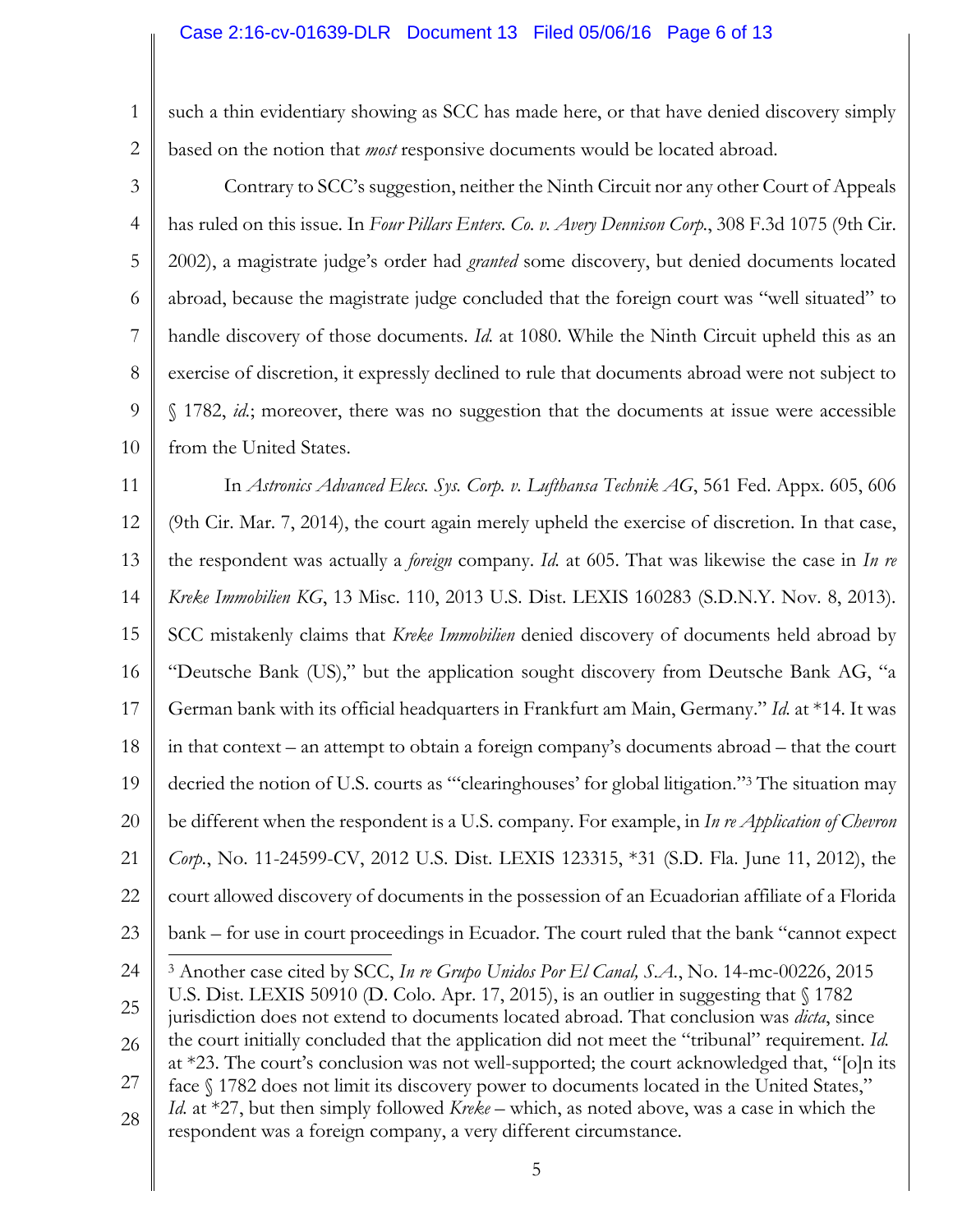#### Case 2:16-cv-01639-DLR Document 13 Filed 05/06/16 Page 7 of 13

| $\mathbf{1}$   | to avail itself of the benefits of doing business here without accepting the concomitant                                                                         |  |
|----------------|------------------------------------------------------------------------------------------------------------------------------------------------------------------|--|
| $\mathbf{2}$   | obligations." Id. (internal punctuation omitted).                                                                                                                |  |
| 3              | Other Southern District of New York cases disagree with Kreke regarding documents                                                                                |  |
| $\overline{4}$ | outside the U.S., holding that this is within the Court's discretion:                                                                                            |  |
| 5              | [T] he Court rejects [the] suggestion that $\int$ 1782 assistance cannot extend to the                                                                           |  |
| 6              | production of documents located abroad. There is no such express restriction                                                                                     |  |
| 7              | in the statute, and the Court is unwilling to engraft one onto it.                                                                                               |  |
| 8              | Section 1782 requires only that the party from whom discovery is sought be<br>"found" here; not that the documents be found here. 28 U.S.C. § 1782(a). For       |  |
| 9              | this Court to read an implicit document-locale requirement into $\S$ 1782 would                                                                                  |  |
| 10             | be squarely at odds with the Supreme Court's instruction that § 1782 should not<br>be construed to include requirements that are not plainly provided for in the |  |
| 11             | text of the statute. See Intel, 542 U.S. at 260.                                                                                                                 |  |
| 12             | In re Gemeinshcaftspraxis Dr. Med. Schottdorf, No. Civ. M19-88, 2006 U.S. Dist. LEXIS 94161,                                                                     |  |
| 13             | *15-16 (S.D.N.Y. Dec. 29, 2006); see also Chevron Corp., 2012 U.S. Dist. LEXIS 123315 at *31.                                                                    |  |
| 14             | More recently, in In re Bloomfield Investment Resources Corp., No. 15 Misc. 220, 2016 U.S.                                                                       |  |
| 15             | Dist. LEXIS 25821 (S.D.N.Y. Feb. 25, 2016), another judge in the Southern District of New                                                                        |  |
| 16             | York granted discovery when presented with a similar situation to the instant case. The                                                                          |  |
| 17             | respondents there had "not offered evidence showing that the [relevant] documents named in                                                                       |  |
| 18             | the subpoena are actually located in Russia, rather than in the United States or in electronic                                                                   |  |
| 19             | files readily accessed by Respondents." Id. at *7. Nonetheless, the court noted "that the                                                                        |  |
| 20             | location of documents abroad is not necessarily a bar to discovery." Id.                                                                                         |  |
| 21             | Bloomfield points to a likely scenario here - that many documents that are arguably                                                                              |  |
| 22             | "located" in Mexico are nonetheless easily accessed by SCC in Phoenix. In effect, these                                                                          |  |
| 23             | documents are really located in the U.S., even if they are also in Mexico. In re Application of                                                                  |  |

6

*Hallmark Capital Corp.*, 534 F. Supp. 2d 951 (D. Minn. 2007), is also instructive. There, the

court considered a request for production to assist with an Israeli proceeding, and discounted

an argument that the documents might also be present in Israel. "Such documents must be

produced if they are in either the possession, custody, or control of [the Respondent] and the

fact that copies might exist in Israel does not relieve him of his obligation to produce those

24

25

26

27

28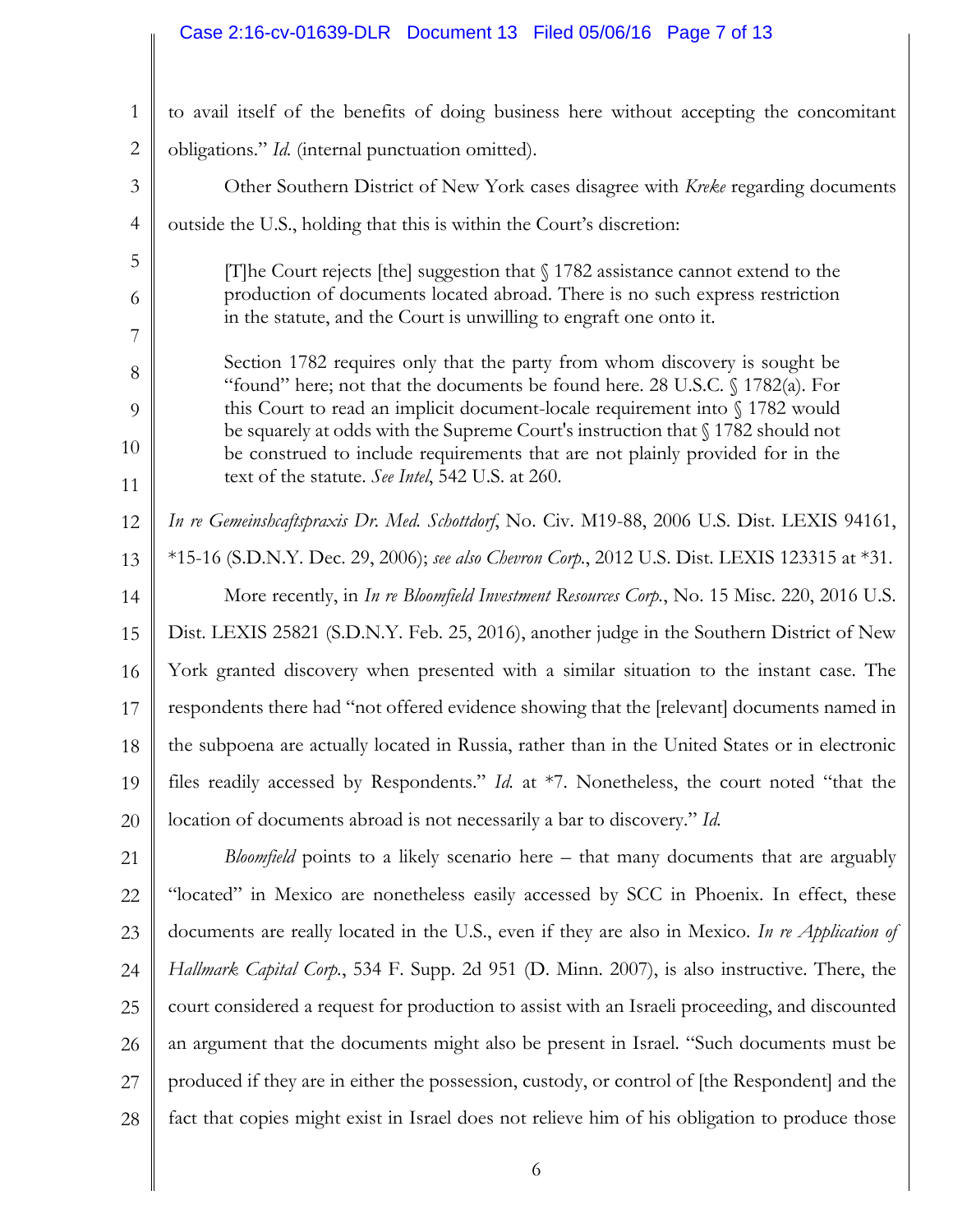1 over which he has such custody or control." *Id.*

2 3 4 5 6 7 8 9 10 11 12 13 14 15 16 17 18 19 20 21 22 23 24 25 26 27 28 SCC's argument that the documents might be held by its subsidiaries also fails. "A corporation must produce documents possessed by a subsidiary that the parent corporation owns or wholly controls." *United States v. Int'l Union of Petroleum*  $\mathcal{Q}$  *Industrial Workers*, 870 F.2d 1450, 1452 (9th Cir. 1989); *see also Dietrich v. Bauer*, No. 95 Civ. 7051, 2000 U.S. Dist. LEXIS 11729, \*8 (S.D.N.Y. Aug. 9, 2000) (collecting cases).<sup>4</sup> SCC relies on one case – *Norex Petroleum Ltd. v. Chubb Insurance Co.*, 384 F. Supp. 2d 45 (D.D.C. 2005) – in which the court denied discovery of documents held by the respondent's *parent* company, *id.* at 57, but it is commonplace that a parent may control a wholly-owned subsidiary and not the reverse. Nonetheless, if the Court has any qualms about production of documents held only by Operadora and not SCC itself, the Court has discretion to limit discovery in this fashion. SCC also argues that Applicants seek "deposition testimony of a Mexican national." (Doc. 12 at 1.) Again, their only basis is Evans's "knowledge of SCC's corporate structure." (Doc. 12-2 ¶6.) To be clear, Applicants have requested a Rule 30(b)(6) deposition of a U.S. corporation. If SCC designates a Mexican national to testify, that is its prerogative, but that is no concern to Applicants or this Court. Applicants are entitled to use § 1782 to determine what SCC, *as a U.S. entity found in Phoenix*, knows. For these reasons, Respondent's position that § 1782 prohibits the production of documents and witnesses abroad must be rejected.<sup>5</sup>  $\overline{a}$ <sup>4</sup> The Ninth Circuit later elaborated that the formal test is "legal control," *In re Citric Acid Litig.*, 191 F.3d 1090, 1108 (9th Cir. 1999). But, in observing that a parent corporation must produce documents held by its subsidiary, the Ninth Circuit did not need to analyze "any specific contractual terms that might allow the parent to assert control over the documents owned by its subsidiary corporation." *St. Jude Med. S.C., Inc. v. Janssen-Counotte*, 104 F. Supp. 3d 1150, 1159 (D. Ore. 2015). Furthermore, "there are numerous cases that hold that a parent corporation has 'control' over documents owned by a wholly-owned subsidiary." *Id.*  If there were any doubt about SCC's control of Operadora, its own public materials put that to rest – SCC characterizes Operadora as the "Buenavista Unit" of SCC and refers to the mine as part of "[o]ur Mexican operations," *see*  [http://www.southernperu.com/ENG/invrel/2014/AnnualReport/m2014.pdf;](www.southernperu.com/ENG/invrel/2014/AnnualReport/m2014.pdf) and refers to Buenavista as part of its "Integrated Operations," *see* [http://www.southernperu.com/ENG/intope/Pages/PGIntOperation.aspx.](http://www.southernperu.com/ENG/intope/Pages/PGIntOperation.aspx) <sup>5</sup> Even if SCC's objections have merit, they cannot defeat the Application entirely. The Court has discretion to limit discovery if necessary – for example, as the district court in *Four Pillars* did, by limiting production to documents that are readily accessible to SCC employees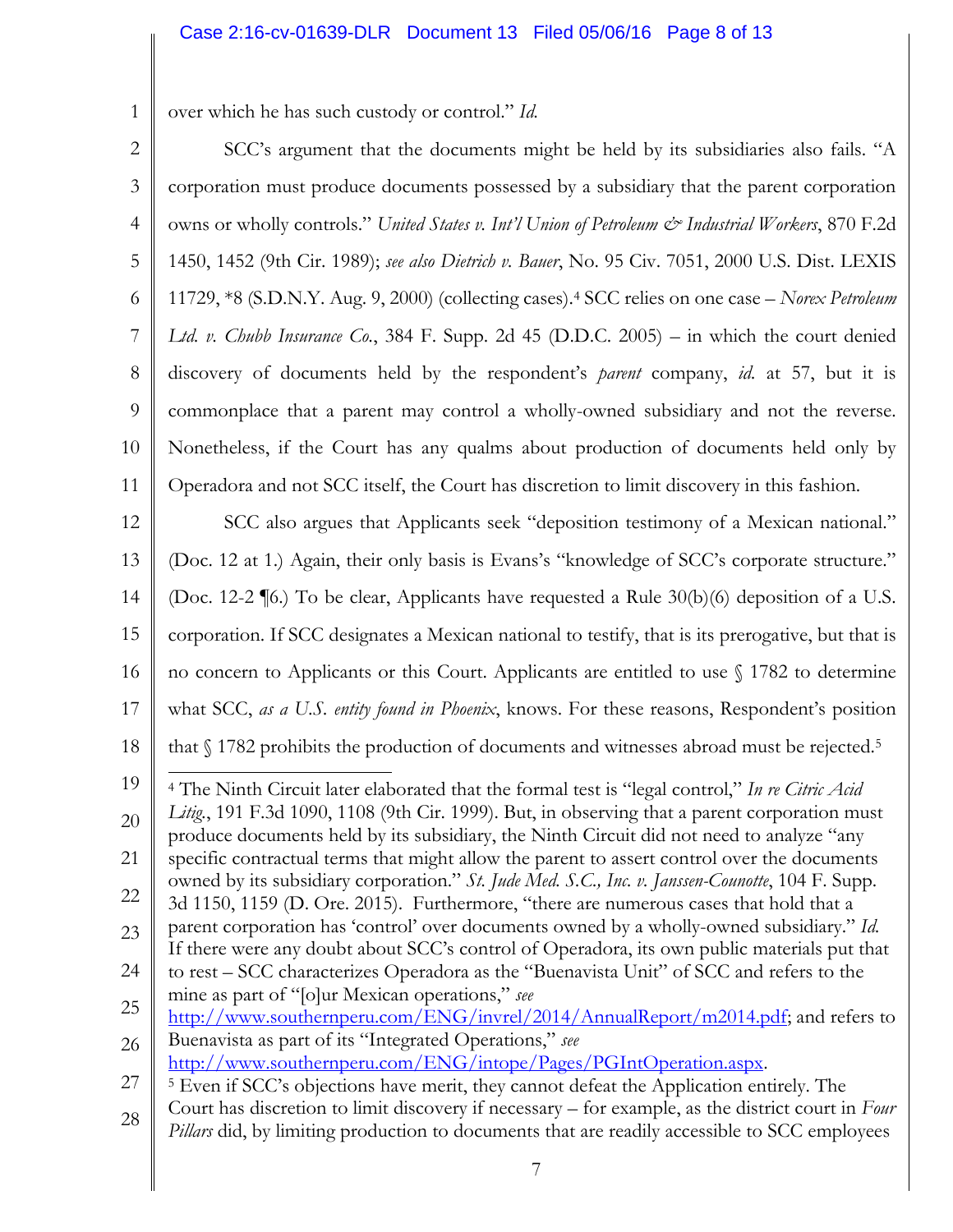1

## **III. INTEL DISCRETIONARY FACTORS WEIGH IN APPLICANT'S FAVOR.**

2

### **a. SCC will not be a party to the foreign proceedings.**

3 4 5 6 7 8 9 The evidence demonstrates that SCC is not a party to the foreign proceedings. First, Applicants establish that all but two of the *amparo* actions include only governmental entities as defendants and none of the *amparo* actions involve Operadora de Minas e Instalaciones Mineras S.A. de C.V. Ex. A ¶2. None of the *amparo* actions include SCC as a party. *Id.*  Additionally, it is impossible to include SCC as a party to the environmental litigation because the environmental responsibility law does not permit lawsuits against responsible entities' parent corporations. *Id.* at ¶12.

10 11 12 13 14 15 16 17 18 19 20 21 Respondent fails to establish otherwise. Respondent has the burden of proof as the party opposing discovery. *In re Chevron Corp. (Uhl, Baron, Rana & Associates),* 633 F.3d 153, 163 (3d Cir. 2011). Nonetheless, Respondent provides no evidence that SCC is a party to any of the Mexican proceedings or that its relationship to Operadora is so substantial that it would make SCC and Operadora the same "for all intents and purposes." (Doc. 12 at 12, citing *Schmitz v. Bernstein Liebhard & Lifshitz, LLP,* 376 F.3d 79, 85 (2d Cir. 2004)). Again, SCC relies solely on Evans's unsubstantiated representations that – without actually searching for the documentation – its subsidiary Operadora is in possession of "most or all" the documents sought. (Doc. 12-2.) He makes this statement without establishing any foundation for personal knowledge and without any supporting documentation. (*Id.*) Nor does he provide detail of the corporate relationship between SCC and Operadora that would support his contention that these two separate entities are functionally the same.

22 23 24 25 26 Again, SCC's reliance on *Kreke Immobilien* is misplaced. As noted above, the petitioner there sought documents from a foreign bank, located abroad in the hands of a foreign subsidiary, based solely on the bank's presence in New York. 2013 WL 5966916 at \*5. Under those circumstances, the Court found that the evidence sought was fully within the "tribunal's jurisdictional reach." *Id.,* citing *In re Application of OOO Promnefstroy,* 2009 WL 3335608, at \*5

<sup>27</sup> 28  $\overline{a}$ in the United States. "[I]t is far preferable for a district court to reconcile whatever misgivings it may have . . . by issuing a closely tailored discovery order rather than by simply denying relief outright." *Euromepa, S.A. v. R. Esmerian, Inc.*, 51 F.3d 1095, 1101 (2d Cir. 1995).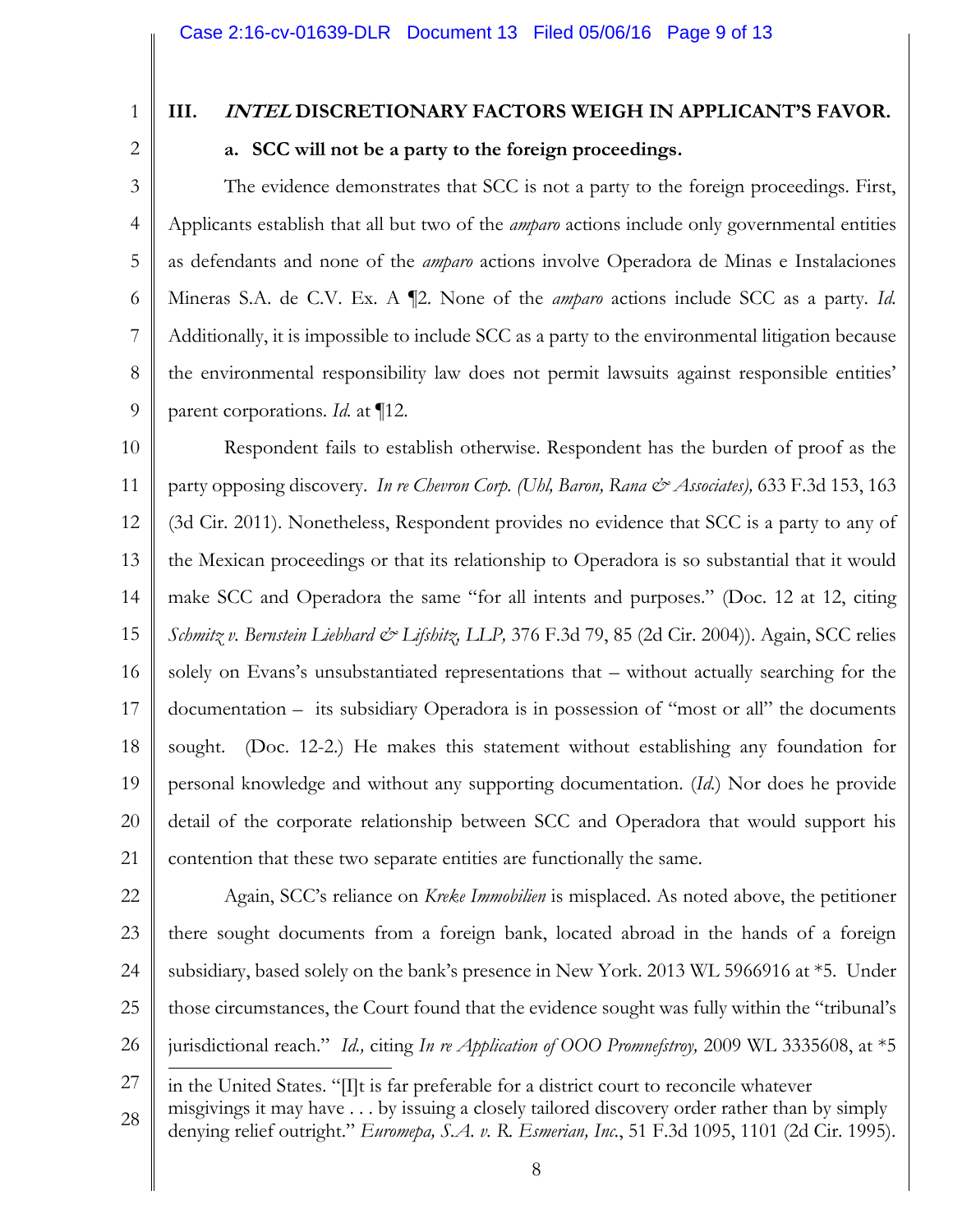1 2 3 4 5 6 (S.D.N.Y. Oct. 15, 2009). The situation here is hardly similar. Applicants have initiated legal actions in various tribunals against numerous parties in Mexico, only a few of which are SCC subsidiaries. Ex. A ¶2. Furthermore, Applicants have established that they cannot sue Respondent abroad nor does Respondent have an office in Mexico. *Id.* at ¶¶10-12. In fact, Respondent's principal offices are located in this District. Nor is there any evidence that, at present, Applicants could obtain this evidence from SCC in Mexico.

7 8 Because SCC has not refuted that it is not and will not be a party to any of the foreign litigation, the first *Intel* factor weighs in favor of Applicants.

9

10

## **b. Although the Mexican courts will not assist in obtaining evidence from SCC's Mexican subsidiaries, they will receive evidence obtained here.**

11 12 13 14 15 16 17 As Applicants' Mexican counsel attests, the Mexican courts will not assist in obtaining this evidence – but they will receive it. In the *amparo* actions, discovery is limited, despite the fact that the courts accept evidence developed through other means. Ex. A  $\P$ [3, 4, 7-8. Contrary to SCC's implication, these actions are in stages in which evidence can be submitted. *Id.* **[16**3-4. And while limited discovery might be available after filing the environmental lawsuit, it is not available beforehand, despite the requirement of presenting substantial evidence at the outset. *Id.* ¶11.

18 19 20 21 22 23 In determining the receptivity of a foreign tribunal, "courts should err on the side of ordering discovery, since foreign courts can easily disregard material they do not wish to consider." *In re Gushlak*, 2011 U.S. Dist. LEXIS 91912, \*12 (E.D.N.Y. Aug. 17, 2011). In the absence of "authoritative proof that a foreign tribunal would reject evidence obtained with the aid of section 1782" – which has certainly not been provided here – the Court should grant discovery. *Euromepa, S.A. v. R. Esmerian, Inc.*, 51 F.3d 1095, 1100 (2d Cir. 1995).

24

#### **c. Applicants are not circumventing foreign proof-gathering restrictions.**

25 26 27 28 Section 1782 has two aims: (1) "providing assistance to participants in international litigation"; and (2) encouraging foreign countries by example to provide similar assistance to our courts." *Advanced Micro Devices, Inc. v. Intel Corp.*, 292 F.3d 664, 669 (9th Cir. 2002), *aff'd*, 542 U.S. 241 (2004). The Supreme Court in *Intel* was unequivocal that a requirement of foreign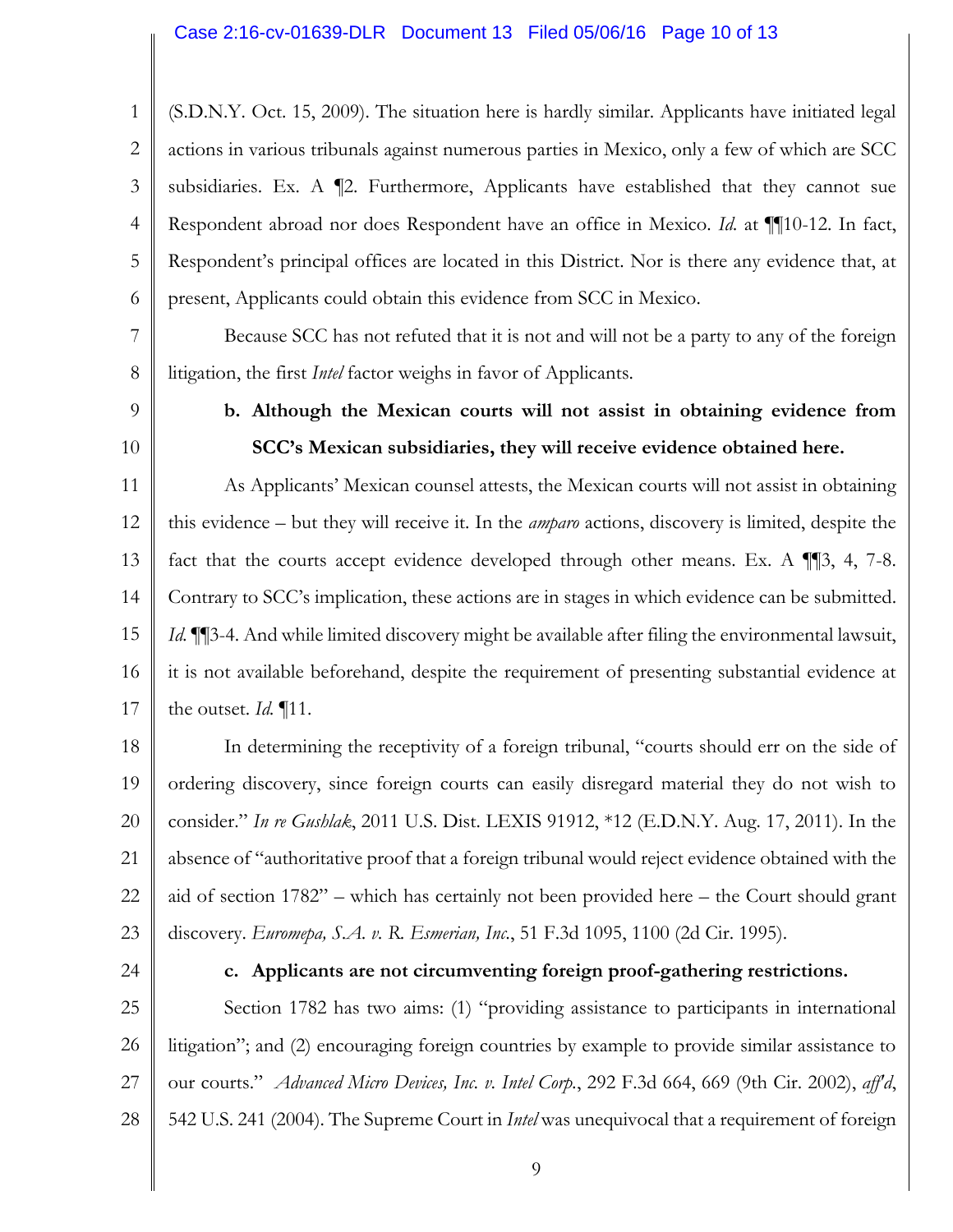#### Case 2:16-cv-01639-DLR Document 13 Filed 05/06/16 Page 11 of 13

1 discoverability would frustrate these aims. 542 U.S. at 252.

2 3 4 5 6 7 The "circumvention" factor does not focus on whether the foreign tribunal would prohibit or approve of this application. Rather, it is whether the applicants are seeking discovery in bad faith. *Chevron Corp. v. Shefftz,* 754 F. Supp. 2d 254, 262 (D. Mass. 2010). Where foreign discovery rules limit the ability to gather evidence abroad, but the same tribunal would accept as admissible evidence brought from other sources, there is no circumvention. *In re Chevron Corp. (Uhl),* 753 F.3d at 163.

8 9 10 11 12 13 Here, Applicants and SCC's Mexican attorney agree – though the evidence sought may not be accessible through judge-ordered discovery in Mexico, a judge will likely be receptive to admitting the evidence in the foreign proceedings even if it is obtained through other means. Ex. A ¶¶3, 4, 11; (Doc. 12-1 at 4 ¶¶15, 17.) Furthermore, SCC – which does not have an official presence in Mexico – is outside the jurisdiction of the Mexican court. (Doc. 1-1, Ex. C, ¶13.) Thus, the Court should conclude that this *Intel* factor weighs in Applicants' favor.

14

15

## **d. Respondent has failed to demonstrate that these requests are overly intrusive or unduly burdensome.**

16 17 18 19 20 21 22 23 24 The final *Intel* factor requires an assessment of the burden of the requests as governed by the Federal Rules of Civil Procedure. Under Fed. R. Civ. P. 26, parties have broad abilities to seek discovery of information relevant to a case. Respondent has a burden to demonstrate – with evidence – that the request would pose an undue burden or expense. *Walker v. Wal-Mart Stores, Inc., No. CV-06-43, 2007 WL 1031576, at*  $*5$  (D. Mont. April 2, 2007).<sup>6</sup> Instead, SCC has provided only a bare declaration from the filing attorney who admits he has not sought the documents and provides no foundation for knowledge of where the documents are located, how many documents are responsive, or who would respond to the 30(b)(6) deposition. (Doc. 12-2.) This does not meet Respondent's burden.<sup>7</sup>

<sup>25</sup> 26  $\overline{a}$ <sup>6</sup> When, as here, a "movant asserting undue burden seeks to prevent a deposition entirely his burden of proof is particularly great." *Miller v. York Risk Servs. Grp.*, No. 13-cv-1419, 2014 WL 4230783, at \*2 (D. Ariz. Aug. 27, 2014) (internal punctuation omitted).

<sup>27</sup> 28 <sup>7</sup> Although SCC has not proven any burden, its suggestion that this application "far exceeds" the typical scope, (Doc. 12 at 15), is unsupported. In the *Intel* litigation, for example, prior to the case reaching the Supreme Court, Intel had argued that the request would require "a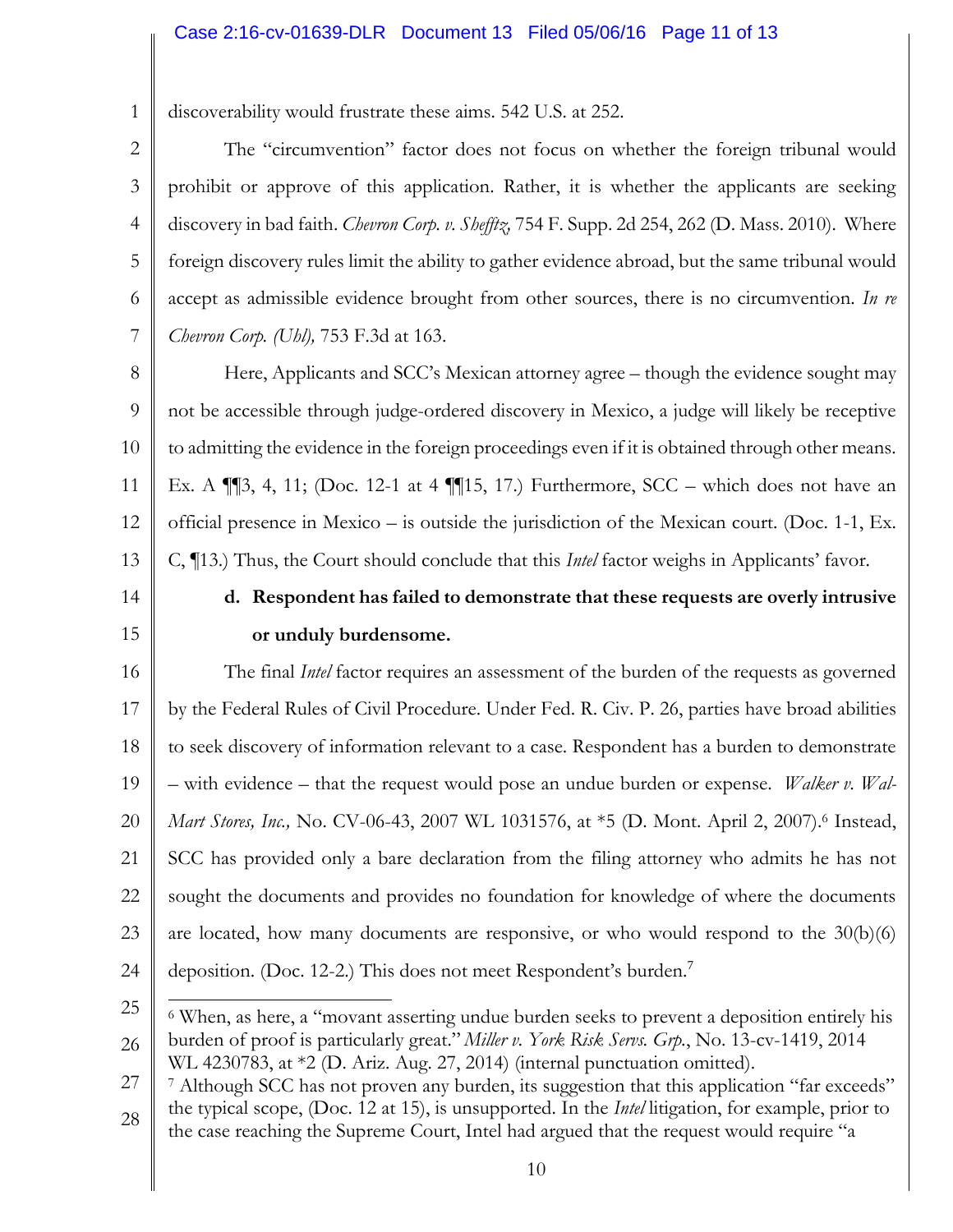## Case 2:16-cv-01639-DLR Document 13 Filed 05/06/16 Page 12 of 13

║

| $\mathbf{1}$   | Furthermore, a review of SCC's own attestations contradicts Evans' testimony. SCC                                                                                                          |
|----------------|--------------------------------------------------------------------------------------------------------------------------------------------------------------------------------------------|
| $\overline{2}$ | is required by the Securities and Exchange Commission to compile information regarding the                                                                                                 |
| 3              | spill and disclose that information regularly to its U.S. investors. Since August 2014, SCC has                                                                                            |
| 4              | provided information regarding the spills, the trust, consultation with communities, and legal                                                                                             |
| 5              | actions against its subsidiaries with frequency and depth. See, e.g., Doc. 1-1, Exs. D & E. Federal                                                                                        |
| 6              | law also requires SCC, not Operadora, to maintain certain documentation relevant to this                                                                                                   |
| 7              | search. See Sarbanes-Oxley Act of 2002, Pub. L. No. 107-204, 165 Stat. 245; §§ 103-04 & 802.                                                                                               |
| 8              | It is disingenuous to claim that all of the documentation upon which SCC relies and which it                                                                                               |
| 9              | retains in compliance with federal securities laws are all in the possession of one of its many                                                                                            |
| 10             | subsidiaries in Mexico. <sup>8</sup>                                                                                                                                                       |
| 11             | Therefore, because Respondent has not satisfied its burden that the discovery sought                                                                                                       |
| 12             | is burdensome or intrusive, this <i>Intel</i> factor should weigh in favor of Applicants.                                                                                                  |
| 13             |                                                                                                                                                                                            |
| 14             | Because Applicants have satisfied the statutory requirements, and because the Intel                                                                                                        |
| 15             | factors weigh in their favor, the requested discovery should be granted.                                                                                                                   |
| 16             |                                                                                                                                                                                            |
| 17             |                                                                                                                                                                                            |
| 18             |                                                                                                                                                                                            |
| 19             |                                                                                                                                                                                            |
| 20             |                                                                                                                                                                                            |
| 21             | document-by-document review of some 500,000 pages." Advanced Micro Devices, Inc., v. Intel                                                                                                 |
| 22             | Corp., No. C 01-7033 MISC, 2003 U.S. Dist. LEXIS 27477, *10 (N.D. Cal. Jan. 22, 2003); see<br>also In re Michael Wilson & Partners, Ltd., No. 06-cv-02575, 2012 U.S. Dist. LEXIS 72961, *2 |
| 23             | (D. Colo. May 24, 2012) (respondents had produced over 15,000 documents after reviewing<br>325,000 documents; court denied taxation of costs on petitioner), aff'd, 520 Fed. Appx. 736     |
| 24             | (10th Cir. 2013); Republic of Ecuador v. Hinchee, 741 F.3d 1185, 1187 (11th Cir. 2013)                                                                                                     |
| 25             | (respondent "produced approximately 94,000 pages of documents").<br><sup>8</sup> Respondent muddies this point further claiming on the one hand that Operadora has all of                  |
| 26             | the documents (Doc. 12-2, $\P$ 4) while also claiming that the information is "in the files of<br>several companies." (Doc. 12, p. 15.) Similarly, Respondent again contradicts itself by  |
| 27             | arguing that it is one and the same with its subsidiary Operadora when discussing the first                                                                                                |
| 28             | <i>Intel</i> factor while now arguing that it is unduly burdensome to garner the cooperation of its<br>corporate subsidiaries.                                                             |
|                |                                                                                                                                                                                            |